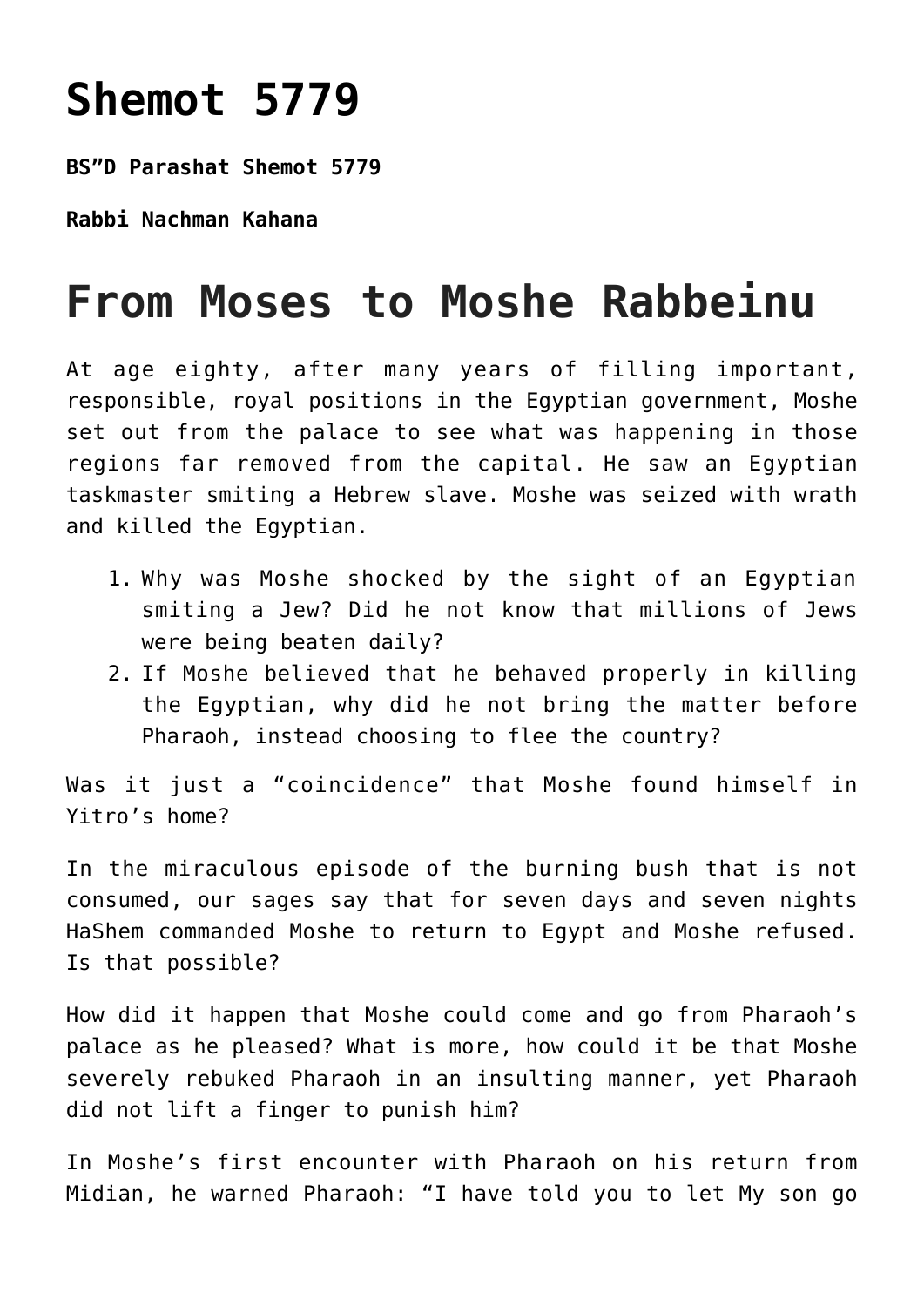and serve Me. If you refuse to let him leave, I will [ultimately] kill your own first-born son" (Shemot 4:23). Yet isn't it a fact that Pharaoh had no first-born son, but only a daughter, Bitya?

I suggest:

Moshe's name from birth was Tuvia, but HaShem chose to call him Moshe, which means, "drawn out of the water", as a hint to Moshe that he had been born to remove the Israelites from Egypt, but not to enter or bring the Jewish People into the Promised Land.

Moshe, as Pharaoh's adopted son, was heavily ensconced in Egyptian culture. He had studied in excellent military and civilian academies and knew all the "right people" in Egypt.

We can assume that Amram and Yocheved had not been given visitation rights to teach Moshe HaShem's Torah as it had been received from Avraham, Yitzchak and Ya'akov. Moshe was brought up as the beloved son of Bitya, and many in Pharaoh's court were probably aware of his Hebraic background.

Out of his love for Moshe, Pharaoh had distanced him from the harsh reality of the Egyptian regime enslaving millions of Jews under heinous conditions. He had further appointed Moshe to run "his household" so Moshe would concentrate totally on the palace and royal court and not on what was happening outside. According to the Midrash, Moshe served in many positions even outside Egypt.

Between Shemot 2:10, in which Bitya adopts Moshe as a son, and the very next verse, in which Moshe "is grown and begins to go out to his own people," spotting the Egyptian smiting the Israelite, are eighty years that the Torah conceals. We do not know what happened to Moshe during those formative years.

The Jew's beating led Moshe's mood to swing between anger and disappointment, between frustration and embarrassment. What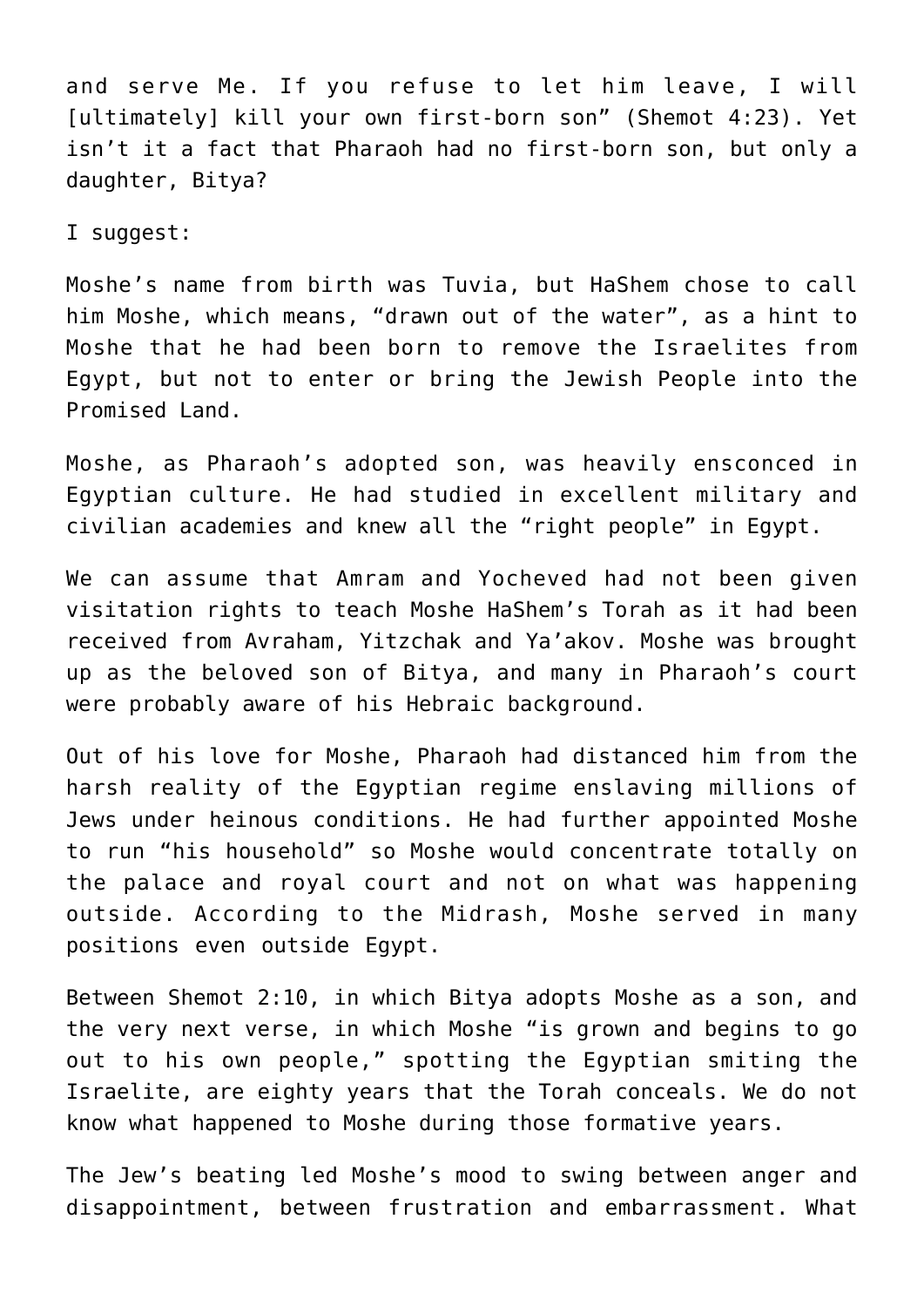emerges from the text is that Moshe had been unaware that the Jews were being cruelly enslaved, and that on a daily basis many were being beaten and killed. As noted, Pharaoh had taken pains to distance him from the harsh reality that reigned in Egypt due to the decree of Pharaoh, himself.

Moshe's world was about to collapse. Not because he had killed an Egyptian but because of the sudden awareness that the man who had been like a father to him, who had educated him and provided him with all of the world's bounty, Pharaoh, was a cruel despot who was subjugating an entire nation, and what is more, it was the nation of Yosef, who had saved Egypt.

Moshe understood that he must approach Pharaoh and chastise him. Yet that was a mission impossible for two reasons: Moshe understood now that Egypt's economy was based on slavery, and all of Egypt's military and political power derived from its strong economic situation. Moreover, Moshe was incapable of castigating Pharaoh over the fact that Jewish blood was being shed because of Pharaoh. Moshe loved Pharaoh and Bitya and he identified himself as an Egyptian. Moshe was left with no choice but to flee Egypt to escape the reality in which he was indirectly a partner due to his associations with the monarchy.

Moshe fled to Midian and found himself in Yitro's house. Who was Yitro? The Talmud in Sotah relates that Pharaoh had three advisers who were privy to the plan to enslave the Jewish People: Yitro, Bilam and Iyov. When Pharaoh presented his plan, Bilam agreed immediately. Iyov remained silent and Yitro fled to Midian.

Here Divine Providence directed Moshe, the escapee, to the home of Yitro, the escapee. Yitro knew Moshe from Pharaoh's palace, and Moshe knew Yitro, as well. In the cold nights of Midian, as Moshe and Yitro sat around the warm hearth, Yitro thought to himself that the only person who could influence Pharaoh was his adopted son Moshe, the man sitting across from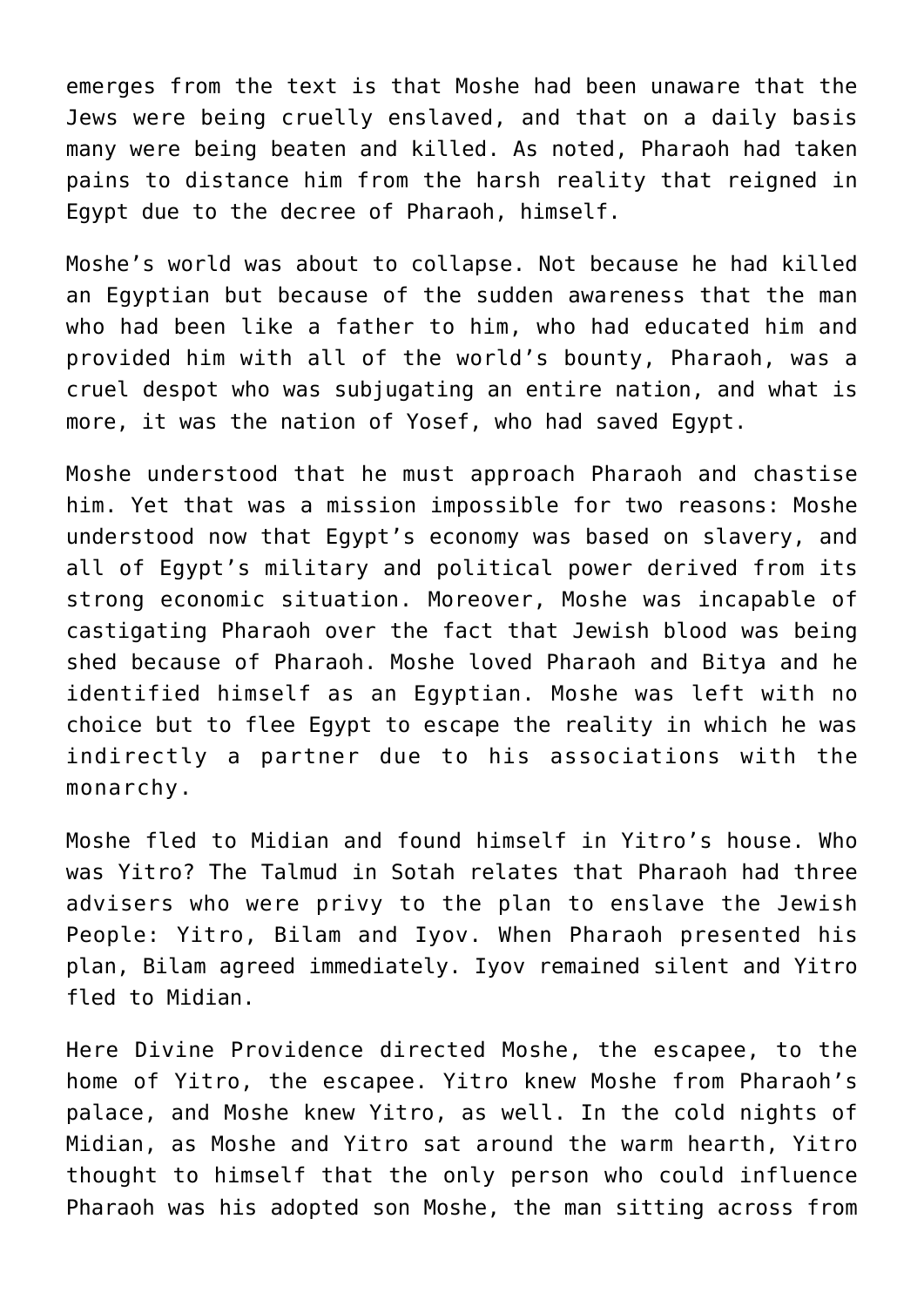him, yet Moshe had fled from his moral responsibility. Moshe thought to himself that the policy of slavery was largely facilitated by Yitro's not having opposed it, instead preferring flight. Moshe and Yitro were two men who had both fled from the moral responsibility expected of anyone with a spark of integrity and fairness.

One day, Moshe was herding Yitro's flocks on Mount Chorev, i.e., Mount Sinai. Suddenly he noticed a wondrous sight – a burning bush that was not being consumed. When Moshe drew near to the strange sight, he heard a voice telling him to return to Egypt, to approach Pharaoh, to identify himself as a member of the Jewish People and to demand that Pharaoh let the Jews go. For seven days and seven nights he stood firm in his refusal, arguing by various means that he was not the right man for that mission.

And how indeed was it possible to refuse HaShem for even a moment, let alone seven days and seven nights?

As a rule, spirituality cannot be forced on a person. Everyone is given free will to choose between good and evil. What happened there on the mountain did not involve HaShem's immediately commanding Moshe to undertake the mission, but rather His arousing Moshe's pure conscience. For an entire week, Moshe's conscience weighed upon him to do the right thing, the thing that had to be done, to approach Pharaoh and to demand that he free the Jewish People. Moshe tried to block out the truth within his conscience, but he ultimately gave in and decided that he must return to Egypt. Once he made that decision, HaShem revealed Himself to Moshe and made Moshe His emissary until the day of his death on Mount Avarim.

Moshe returned to Egypt, to the palace of his childhood, to his "mother" Bitya and to his "grandfather" Pharaoh whom he so loved.

One can imagine what occurred when Moshe entered the royal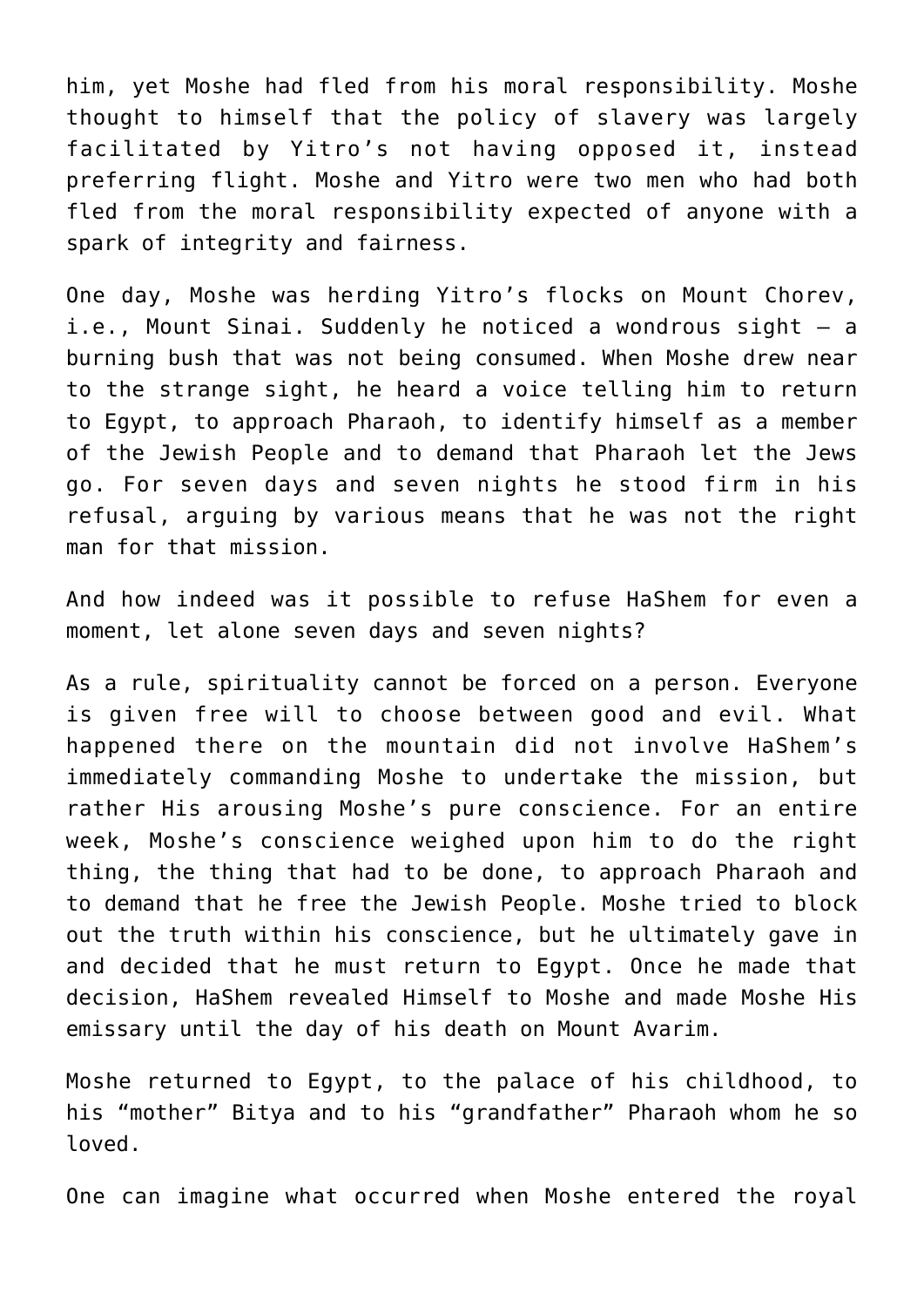palace after being away for dozens of years. When Pharaoh was informed that Moshe was there, Pharaoh hurriedly summoned Bitya. Moshe approached them, and Bitya ran to hug and kiss him, tearfully exclaiming, "Moshe, my son! Moshe, my son! Where have you been?" Yet Moshe did not respond. Then Pharaoh alighted from his high throne and with a penetrating gaze said to Moshe, in a tone combining anger and pain: "Where were you? Not a letter! Not a single message! Look at your mother Bitya who raised you since you were an infant. Her eyes are red from crying over you!"

Pharaoh waited for an answer that did not come. So, he said to Moshe, "What do you have to say, Moshe?" Moshe looked at Pharaoh and at Bitya, and with tears in his eyes, said, "Let my people go!"

Pharaoh was shocked by what he heard. "Let my people go?" What are you talking about? We are your people!"

Moshe gazed directly at Pharaoh, raised his voice and proclaimed, "The Hebrew slaves are my people! If you do not free them, the HaShem of the Hebrews will kill your first-born son!" But Pharaoh had no sons. In actual fact, Moshe was announcing that if Pharaoh did not free the Israelites, he would no longer be able to view Moshe as part of the royal family. Pharaoh could not bear the threat that Moshe would be cut off from him, but to the same extent he could not sabotage the economic infrastructure of his kingdom – his Hebrew slaves.

In order to remove the Israelites from Egyptian bondage, Moshe would need to trample Pharaoh's glory and humiliate him in the extreme. But how would Moshe be able to trample the man who had given him his life as a gift, and had raised him and educated him as a son?

HaShem would have to change the way Moshe related to Pharaoh. Moshe's attitude would have to sink from the heights of love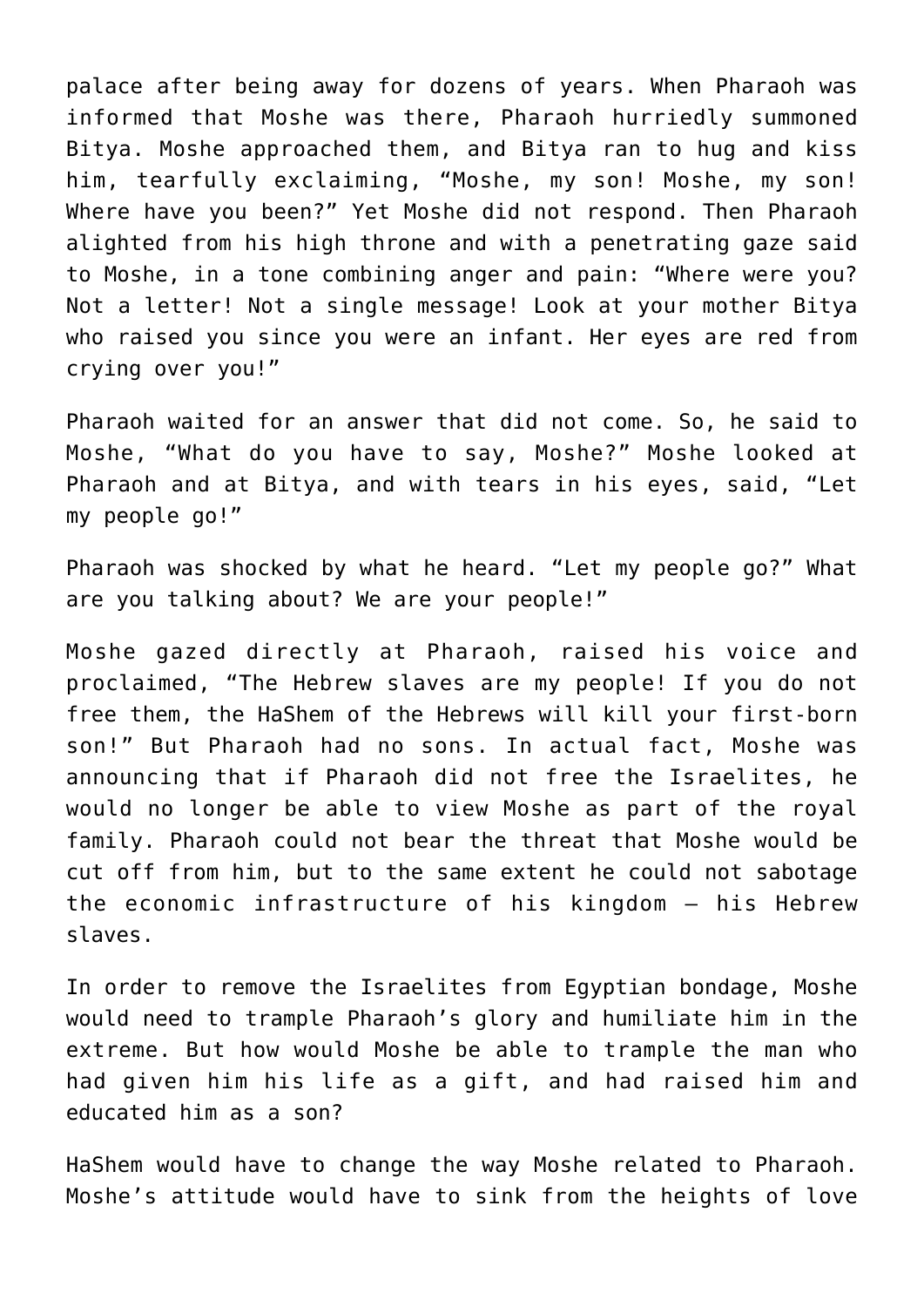to the depths of hatred. Pharaoh's reaction to Moshe's request to allow the Israelites a number of days of rest, "in order to serve HaShem" (Shemot 5:1), was to make the decree even worse for them:

"You are indolent!" retorted Pharaoh. "Lazy! That's why you are saying that you want to sacrifice to HaShem. Now go! Get to work! You will not be given any straw, but you must deliver your quota of bricks." (Shemot 5:17-18)

Moshe understood just how evil Pharaoh had become: "All your officials here will come and bow down to me. They will say, 'Leave! You and all your followers!' Only then will I leave.' He left Pharaoh in great anger" (11:8).

Now Moshe was ready to unleash the plagues upon Pharaoh and upon Egypt.

There was great love between Pharaoh and Moshe, which prevented Pharaoh from killing Moshe, even though the latter was there to turn everything upside down in Egypt. HaShem had planned everything. The redeemer had to be a man who had been part of Pharaoh's royal courtyard, had been involved in all the workings of Egyptian statecraft, and who had a loving relationship with Pharaoh. Only such a man could survive the menace of entering the palace, uttering harsh words to Pharaoh, and emerge unscathed.

The emotional attachment between Pharaoh and Moshe ended in a surprising manner. Our sages say that the entire Egyptian army drowned in the Sea of Reeds except for one man who was spared – Pharaoh. HaShem saved Pharaoh out of an understanding of the great emotional connection that existed between Moshe and the man who had saved him, raised him, nurtured and loved him – the Despot Pharaoh.

Shabbat Shalom,

Nachman Kahana